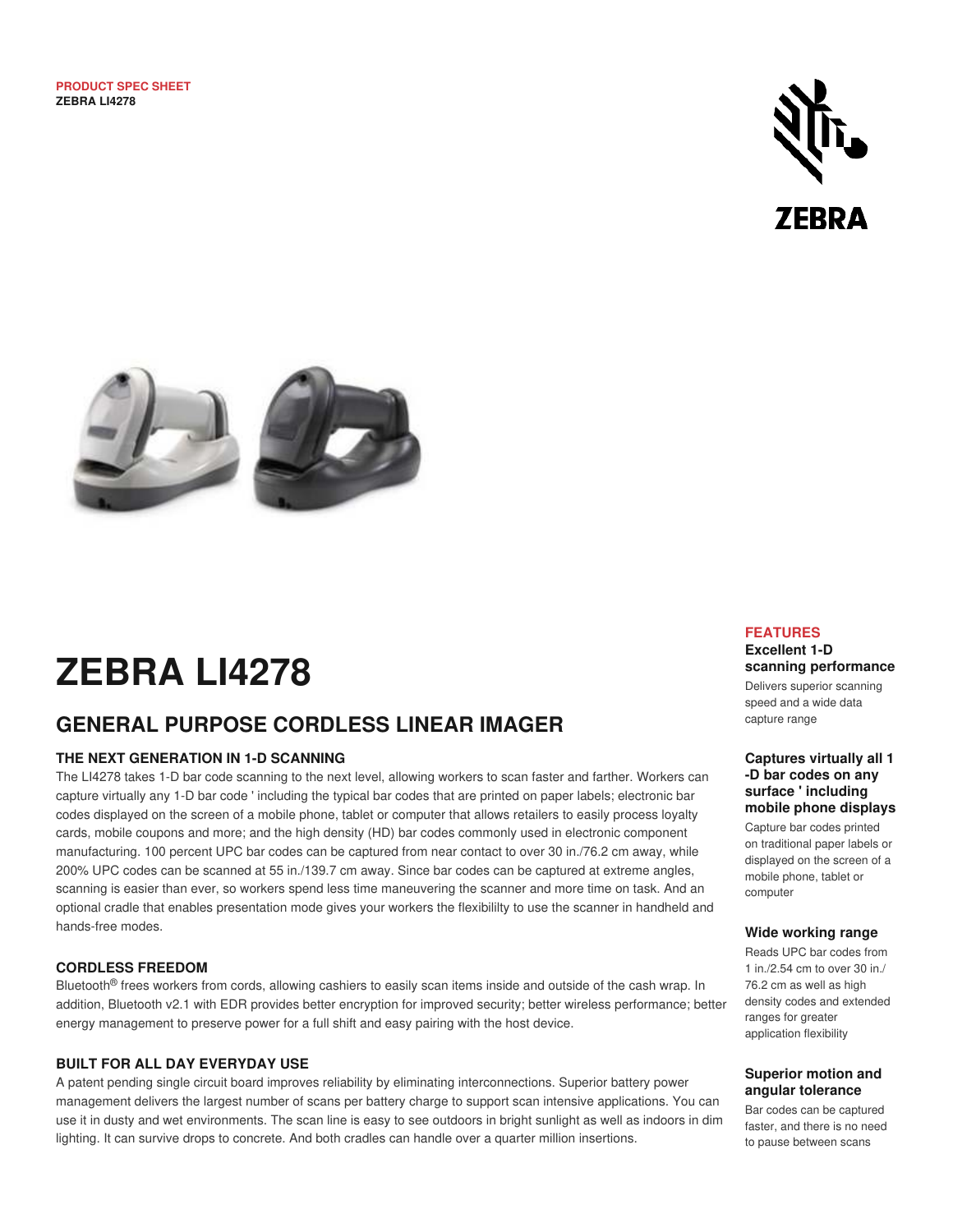#### **COST EFFECTIVE UPGRADE PATH**

The LI4278 provides a positive return on investment by utilizing the same existing cradles and accessories as its cousins, the LS4278 and DS6878. Current investments are preserved, yet you can easily migrate to the latest in scanning technology.

#### **MAXIMUM UPTIME FOR A LOW TCO**

Remote management tools combine with industry leading all-inclusive affordable service plans to keep devices in the hands of your workforce practically every minute of every working day, Service from the Start Advance Exchange Support provides next-business-day replacement of devices that require repair. Built-in Comprehensive Coverage protects your scanners from the unexpected, significantly reducing unforeseen repair expenses and delivering service peace of mind from the moment you purchase the device.

## For more information, visit**www.zebra.com/li4278** or access our global directory at**[www.zebra.com/contact](http://www.zebra.com/contact)**

#### **Patent pending single circuit board construction**

Maximizes durability and reduces downtime

#### **Bright crisp aiming line**

Easier to aim in bright or dim lighting environments

#### **Built-in rechargeable replaceable battery**

Provides largest number of scans per charge ' well beyond a single shift in the highest usage profiles; replaceable battery ensures long lifecyle

#### **Long life industrial charging contacts**

Reliable performance, rated to 250,000+ insertions

#### **Compatible with**  123Scan<sup>2</sup> and Remote **Scanner Management (RSM)**

Dramatically reduces management time and cost, from initial configuration to day-to-day management; SDK available for custom development

#### **Withstands 100+ consecutive drops to concrete**

Protects against downtime from breakage due to everyday drops

#### **Multi point-to-point**

Use up to three scanners with a single desktop cradle and seven scanners with a presentation cradle, reducing capital expenditures and maintenance costs

#### **Batch mode operation**

Allows user to continue scanning outside communications range; can scan over 500 UPC bar codes into memory and upload automatically when in communication range

**Flexible mounting ' vertical or horizontal**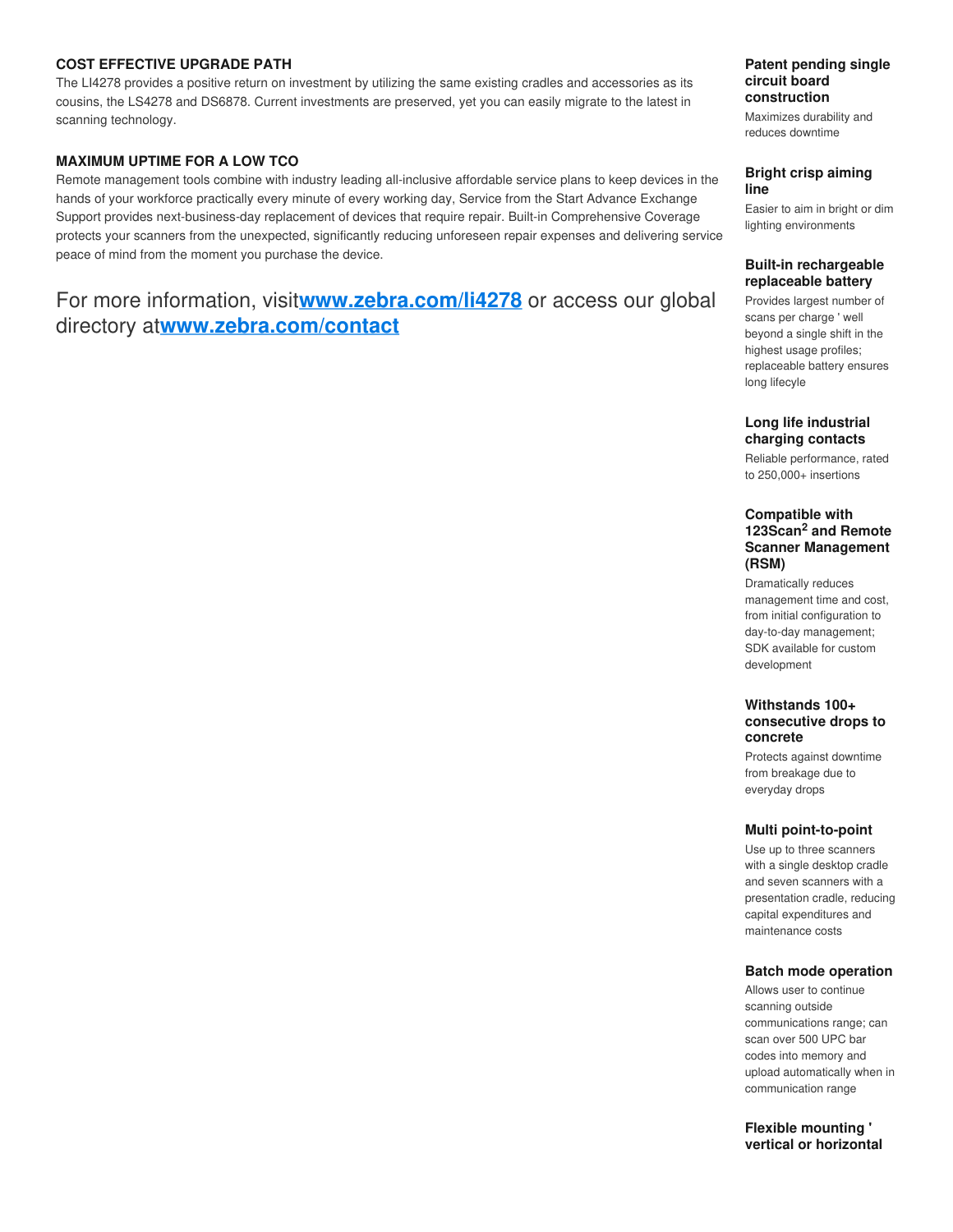# **SPECIFICATIONS CHART**

Desktop cradle provides versatility to accommodate your unique environment

**Backward compatible** Works with LS4278 cradles,

cost-effective upgrade path

**Bluetooth 2.1** Provides better security, better performance, better energy management and much easier pairing over the Bluetooth wireless connection

providing a very

### **PERFORMANCE CHARACTERISTICS**

# **WIRELESS CONNECTIVITY**

| <b>Skew Tolerance</b>                                                                                              | $\pm 65^\circ$                                                                                                                                             | Radio                                                                                             | Bluetooth v2.1 Class 2 Radio                                                                                                                                                                                               |
|--------------------------------------------------------------------------------------------------------------------|------------------------------------------------------------------------------------------------------------------------------------------------------------|---------------------------------------------------------------------------------------------------|----------------------------------------------------------------------------------------------------------------------------------------------------------------------------------------------------------------------------|
| <b>Pitch Tolerance</b>                                                                                             | $\pm 65^\circ$                                                                                                                                             | Data Rate                                                                                         | 3.0 Mbit/s (2.1 Mbit/s)                                                                                                                                                                                                    |
| <b>Roll Tolerance</b>                                                                                              | ±45°                                                                                                                                                       |                                                                                                   | Bluetooth v2.1                                                                                                                                                                                                             |
| <b>Scan Pattern</b>                                                                                                | Single bright aiming line                                                                                                                                  | Radio Range*                                                                                      | 330 ft./100 m (line of sight)                                                                                                                                                                                              |
| <b>Scan Angle</b>                                                                                                  | Horizontal 35°                                                                                                                                             |                                                                                                   | *Using presentation cradle configuration                                                                                                                                                                                   |
| <b>Scan Speed</b>                                                                                                  | 547 scans per second                                                                                                                                       |                                                                                                   |                                                                                                                                                                                                                            |
| <b>Motion</b><br>Tolerance                                                                                         | 25 in./ 63.5 cm per second                                                                                                                                 | <b>PHYSICAL CHARACTERISTICS</b><br>3.84 in. H x 2.75 in. W x 7.34<br><b>Dimensions</b><br>in. $L$ |                                                                                                                                                                                                                            |
| <b>Light Source</b>                                                                                                | LED Class 1 device 617nm (<br>amber)                                                                                                                       |                                                                                                   | 9.8 cm H x 7 cm W x 18.6<br>cm <sub>L</sub>                                                                                                                                                                                |
| Min. Print<br><b>Contrast</b>                                                                                      | 15% MRD                                                                                                                                                    | Weight                                                                                            | 7.9 oz./224 grams                                                                                                                                                                                                          |
| <b>Scans Per</b>                                                                                                   | Up to 57,000                                                                                                                                               | <b>Cradle Interface</b>                                                                           | RS232, RS485 (IBM), USB,<br>Keyboard Wedge                                                                                                                                                                                 |
| Charge                                                                                                             |                                                                                                                                                            | Color                                                                                             | Black; White                                                                                                                                                                                                               |
| Hours of<br>Operation                                                                                              | Per full charge: 72 hours                                                                                                                                  | <b>Battery</b>                                                                                    | Rechargeable replaceable<br>battery with 'green<br>sustainability'                                                                                                                                                         |
| <b>UTILITIES</b>                                                                                                   |                                                                                                                                                            |                                                                                                   |                                                                                                                                                                                                                            |
| 123Scan, Remote Scanner Management (RSM),<br><b>Scanner Management Services (SMS), Zebra</b><br><b>Scanner SDK</b> |                                                                                                                                                            | <b>DECODE RANGES (TYPICAL WORKING</b><br><b>RANGES**)</b>                                         |                                                                                                                                                                                                                            |
|                                                                                                                    |                                                                                                                                                            | 3 mil                                                                                             | Minimum resolution                                                                                                                                                                                                         |
| <b>USER ENVIRONMENT</b>                                                                                            |                                                                                                                                                            | 4 mil                                                                                             | 4-10 in./10.2-25.4 cm                                                                                                                                                                                                      |
| <b>Ambient Light</b>                                                                                               | Max 108,000 lux                                                                                                                                            | 5 mil                                                                                             | 3-13 in./7.6-33 cm                                                                                                                                                                                                         |
| Immunity                                                                                                           |                                                                                                                                                            | 7.5 mil                                                                                           | 1.5-19 in./ 3.8-48.3 cm                                                                                                                                                                                                    |
| <b>Operating Temp.</b>                                                                                             | 32° F to 122° F/ 0° C to 50°<br>C                                                                                                                          | 13 mil (100%<br>$UPC-A)$                                                                          | 1-31 in./2.5-78.7 cm                                                                                                                                                                                                       |
| <b>Storage</b>                                                                                                     | -40° F to 158° F/-40° C to 70                                                                                                                              | 20 mil                                                                                            | 1-42 in./2.5-106.7 cm                                                                                                                                                                                                      |
| <b>Temperature</b><br><b>Humidity</b>                                                                              | $^{\circ}$ C<br>5% to 85% RH,                                                                                                                              | 26 mil (200%<br>$UPC-A)$                                                                          | 3-55 in./7.6-140 cm                                                                                                                                                                                                        |
|                                                                                                                    | non-condensing                                                                                                                                             | 100 mil (paper)                                                                                   | $>20$ ft./6 m                                                                                                                                                                                                              |
| <b>Drop</b><br>Specification                                                                                       | Over 100 drops at 5 ft./1.5 m<br>at room temperature;<br>survives 6ft./1.8 m drops to<br>concrete                                                          | ** Ranges are calculated on Code 39 unless<br>otherwise noted                                     |                                                                                                                                                                                                                            |
| Environmental                                                                                                      | Gasket sealed housing<br>withstands dust and can be<br>sprayed clean                                                                                       | <b>REGULATORY</b>                                                                                 |                                                                                                                                                                                                                            |
| <b>Sealing</b>                                                                                                     |                                                                                                                                                            | <b>Technical</b><br><b>Requirements</b>                                                           | EMC FCC Part 15 Class B,<br>ICES 003 Class B, IEC<br>60601-1-2 Environmental<br>RoHS Directive 2002/95/<br><b>EEC Electrical Safety C22.2</b><br>No. 60950-1, EN 60950-1,<br>IEC 60950-1, UL 60950-1<br><b>LED Class 1</b> |
| <b>Bar Code</b><br>Symbologies                                                                                     | UPC/EAN: UPC-A, UPC-E,<br>UPC-E1, EAN-8/JAN 8, EAN<br>-13/JAN 13, Bookland EAN,<br>Bookland ISBN Format, UCC<br>Coupon Extended Code,<br>ISSN EAN Code 128 |                                                                                                   |                                                                                                                                                                                                                            |